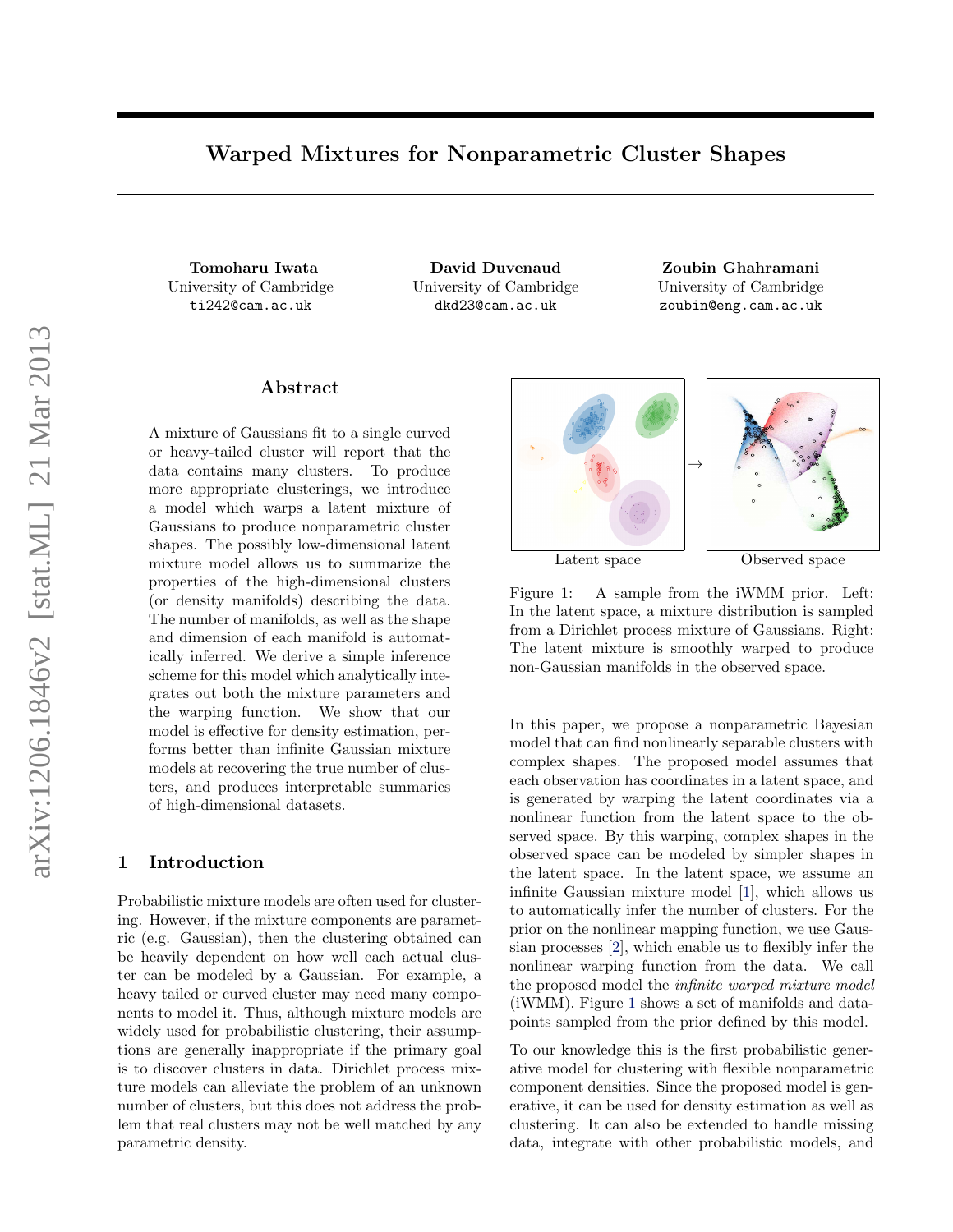use other families of distributions for the latent components.

We derive an inference procedure for the iWMM based on Markov chain Monte Carlo (MCMC). In particular, we sample the cluster assignments using Gibbs sampling, sample the latent coordinates using hybrid Monte Carlo, and analytically integrate out both the mixture parameters (weights, means and covariance matrices), and the nonlinear warping function.

# 2 Gaussian Process Latent Variable Model

In this section, we give a brief introduction to the GPLVM, which can be viewed as a special case of the iWMM. The GPLVM is a probabilistic model of nonlinear manifolds. While not typically thought of as a density model, the GPLVM does in fact define a posterior density over observations [\[3\]](#page-8-2). It does this by smoothly warping a single, isotropic Gaussian density in the latent space into a more complicated distribution in the observed space.

Suppose that we have a set of observations  $Y =$  $(\mathbf{y}_1, \dots, \mathbf{y}_N)^\top$ , where  $\mathbf{y}_n \in \mathbb{R}^D$ , and they are associated with a set of latent coordinates  $X =$  $(\mathbf{x}_1, \dots, \mathbf{x}_N)^\top$ , where  $\mathbf{x}_n \in \mathbb{R}^Q$ . The GPLVM assumes that observations are generated by mapping the latent coordinates through a set of smooth functions, over which Gaussian process priors are placed. Under the GPLVM, the probability of observations given the latent coordinates, integrating out the mapping functions, is

$$
p(\mathbf{Y}|\mathbf{X}, \boldsymbol{\theta}) = (2\pi)^{-\frac{DN}{2}} |\mathbf{K}|^{-\frac{D}{2}} \exp\left(-\frac{1}{2} \text{tr}(\mathbf{Y}^{\top} \mathbf{K}^{-1} \mathbf{Y})\right),\tag{1}
$$

where **K** is the  $N \times N$  covariance matrix defined by the kernel function  $k(\mathbf{x}_n, \mathbf{x}_m)$ , and  $\boldsymbol{\theta}$  is the kernel hyperparameter vector. In this paper, we use an RBF kernel with an additive noise term:

$$
k(\mathbf{x}_n, \mathbf{x}_m) = \alpha \exp\left(-\frac{1}{2\ell^2}(\mathbf{x}_n - \mathbf{x}_m)^\top(\mathbf{x}_n - \mathbf{x}_m)\right) + \delta_{nm}\beta^{-1}.
$$
 (2)

This likelihood is simply the product of D independent Gaussian process likelihoods, one for each output dimension.

Typically, the GPLVM is used for dimensionality reduction or visualization, and the latent coordinates are determined by maximizing the posterior probability of the latent coordinates, while integrating out the warping function. In that setting, the Gaussian prior density on x is essentially a regularizer which keeps the

latent coordinates from spreading arbitrarily far apart. In contrast, we instead integrate out the latent coordinates as well as the warping function, and place a more flexible parameterization on  $p(x)$  than a single isotropic Gaussian.

Just as the GPLVM can be viewed as a manifold learning algorithm, the iWMM can be viewed as learning a set of manifolds, one for each cluster.

### 3 Infinite Warped Mixture Model

In this section, we define in detail the infinite warped mixture model (iWMM). In the same way as the GPLVM, the iWMM assumes a set of latent coordinates and a smooth, nonlinear mapping from the latent space to the observed space. In addition, the iWMM assumes that the latent coordinates are generated from a Dirichlet process mixture model. In particular, we use the following infinite Gaussian mixture model,

$$
p(\mathbf{x}|\{\lambda_c, \boldsymbol{\mu}_c, \mathbf{R}_c\}) = \sum_{c=1}^{\infty} \lambda_c \mathcal{N}(\mathbf{x}|\boldsymbol{\mu}_c, \mathbf{R}_c^{-1}), \qquad (3)
$$

where  $\lambda_c$ ,  $\mu_c$  and  $\mathbf{R}_c$  is the mixture weight, mean, and precision matrix of the  $c<sup>th</sup>$  mixture component. We place Gaussian-Wishart priors on the Gaussian parameters  $\{\boldsymbol{\mu}_c, \mathbf{R}_c\},\$ 

$$
p(\boldsymbol{\mu}_c, \mathbf{R}_c) = \mathcal{N}(\boldsymbol{\mu}_c | \mathbf{u}, (r\mathbf{R}_c)^{-1}) \mathcal{W}(\mathbf{R}_c | \mathbf{S}^{-1}, \nu), \quad (4)
$$

where **u** is the mean of  $\mu_c$ , r is the relative precision of  $\mu_c$ ,  $S^{-1}$  is the scale matrix for  $R_c$ , and  $\nu$  is the number of degrees of freedom for  $\mathbf{R}_c$ . The Wishart distribution is defined as follows:

$$
W(\mathbf{R}|\mathbf{S}^{-1},\nu) = \frac{1}{G}|\mathbf{R}|^{\frac{\nu-Q-1}{2}}\exp\left(-\frac{1}{2}\mathrm{tr}(\mathbf{S}\mathbf{R})\right),\quad(5)
$$

<span id="page-1-0"></span>where  $G$  is the normalizing constant. Because we use conjugate Gaussian-Wishart priors for the parameters of the Gaussian mixture components, we can analytically integrate out those parameters, given the assignments of points to components. Let  $z_n$  be the latent assignment of the  $n<sup>th</sup>$  point. The probability of latent coordinates **X** given latent assignments  $\mathbf{Z} = (z_1, \dots, z_N)$ is obtained by integrating out the Gaussian parameters  $\{\boldsymbol{\mu}_c, \mathbf{R}_c\}$  as follows:

$$
p(\mathbf{X}|\mathbf{Z}, \mathbf{S}, \nu, r) = \prod_{c=1}^{\infty} \pi^{-\frac{N_c Q}{2}} \frac{r^{Q/2} |\mathbf{S}|^{\nu/2}}{r_c^{Q/2} |\mathbf{S}_c|^{\nu_c/2}} \times \prod_{q=1}^Q \frac{\Gamma(\frac{\nu_c + 1 - q}{2})}{\Gamma(\frac{\nu + 1 - q}{2})},
$$
(6)

where  $N_c$  is the number of data points assigned to the  $c<sup>th</sup>$  component,  $\Gamma(\cdot)$  is Gamma function, and

<span id="page-1-1"></span>
$$
r_c = r + N_c, \qquad \nu_c = \nu + N_c,
$$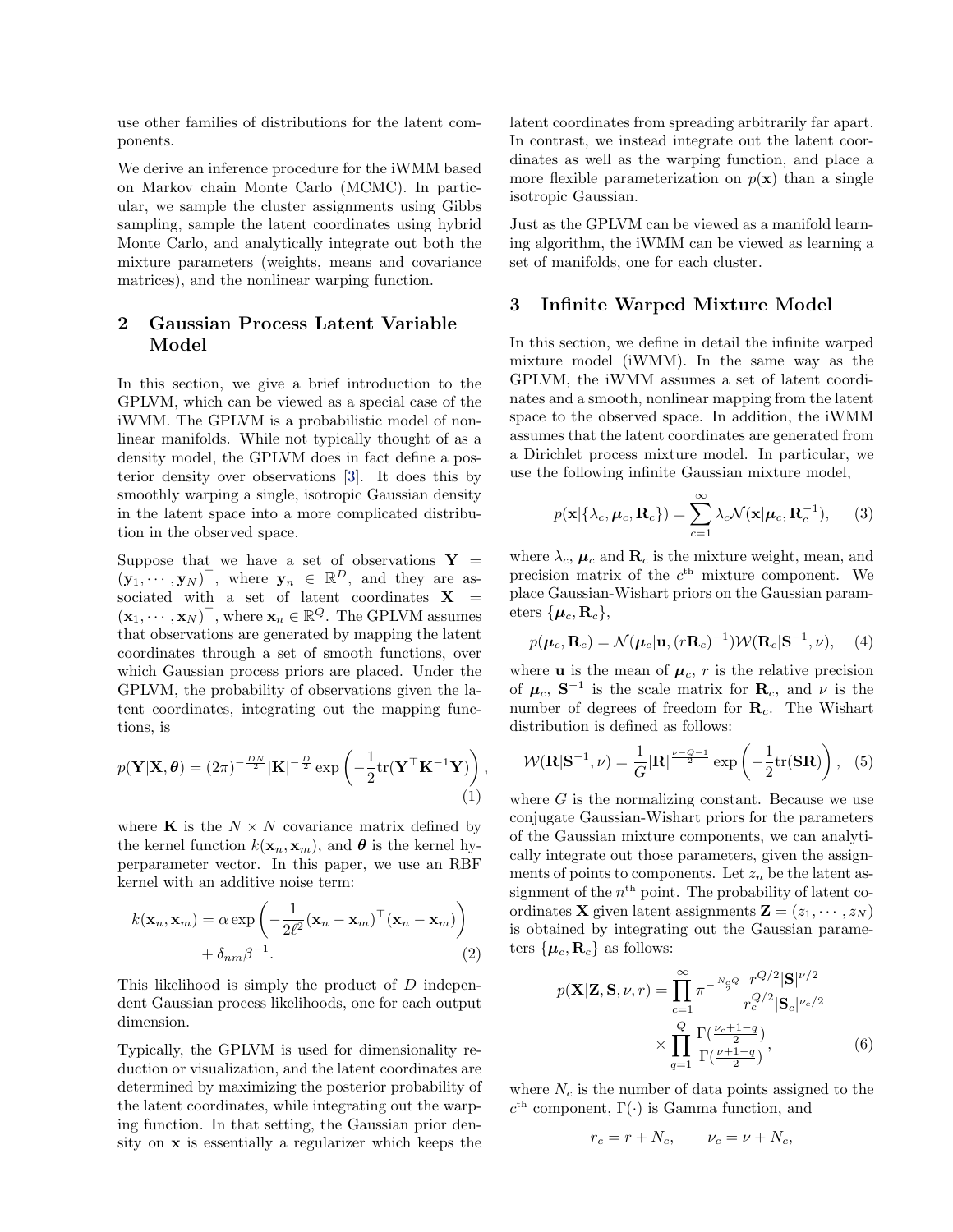$$
\mathbf{u}_c = \frac{r\mathbf{u} + \sum_{n:z_n=c} \mathbf{x}_n}{r + N_c},
$$
  

$$
\mathbf{S}_c = \mathbf{S} + \sum_{n:z_n=c} \mathbf{x}_n \mathbf{x}_n^\top + r\mathbf{u}\mathbf{u}^\top - r_c \mathbf{u}_c \mathbf{u}_c^\top, \qquad (7)
$$

are the posterior Gaussian-Wishart parameters of the  $c<sup>th</sup>$  component. We use a Dirichlet process with concentration parameter  $\eta$  for infinite mixture modeling [\[4\]](#page-8-3) in the latent space. Then, the probability of Z is given as follows:

$$
p(\mathbf{Z}|\eta) = \frac{\eta^C \prod_{c=1}^C (N_c - 1)!}{\eta(\eta + 1) \cdots (\eta + N - 1)},
$$
(8)

where C is the number of components for which  $N_c$ 0. The joint distribution is given by

$$
p(\mathbf{Y}, \mathbf{X}, \mathbf{Z} | \boldsymbol{\theta}, \mathbf{S}, \nu, \mathbf{u}, r, \eta) = p(\mathbf{Y} | \mathbf{X}, \boldsymbol{\theta}) p(\mathbf{X} | \mathbf{Z}, \mathbf{S}, \nu, \mathbf{u}, r) p(\mathbf{Z} | \eta),
$$
 (9)

where factors in the right hand side can be calculated by  $(1)$ ,  $(6)$  and  $(8)$ , respectively.

In summary, the infinite warped mixture model generates observations  $\bf{Y}$  according to the following generative process:

- 1. Draw mixture weights  $\lambda \sim \text{GEM}(\eta)$
- 2. For each component  $c = 1, \dots, \infty$ 
	- (a) Draw precision  $\mathbf{R}_c \sim \mathcal{W}(\mathbf{S}^{-1}, \nu)$
	- (b) Draw mean  $\mu_c \sim \mathcal{N}(\mathbf{u}, (r\mathbf{R}_c)^{-1})$
- 3. For each observed dimension  $d = 1, \dots, D$ 
	- (a) Draw function  $f_d(\mathbf{x}) \sim \text{GP}(m(\mathbf{x}), k(\mathbf{x}, \mathbf{x}'))$
- 4. For each observation  $n = 1, \dots, N$ 
	- (a) Draw latent assignment  $z_n \sim \text{Mult}(\lambda)$
	- (b) Draw latent coordinates  $\mathbf{x}_n \sim \mathcal{N}(\boldsymbol{\mu}_{z_n}, \mathbf{R}_{z_n}^{-1})$
	- (c) For each observed dimension  $d = 1, \dots, D$ i. Draw feature  $y_{nd} \sim \mathcal{N}(f_d(\mathbf{x}_n), \beta^{-1})$

Here,  $GEM(\eta)$  is the stick-breaking process [\[5\]](#page-8-4) that generates mixture weights for a Dirichlet process with parameter  $\eta$ , Mult $(\lambda)$  represents a multinomial distribution with parameter  $\lambda$ ,  $m(\mathbf{x})$  is the mean function of the Gaussian process, and  $\mathbf{x}, \mathbf{x}' \in \mathbb{R}^Q$ . Figure [2](#page-2-1) shows the graphical model representation of the proposed model. Here, we assume a Gaussian for the mixture component, although we could in principle use other distributions such as Student's t-distribution or the Laplace distribution.

The iWMM can be seen as a generalization of either the GPLVM or the infinite Gaussian mixture model



<span id="page-2-1"></span><span id="page-2-0"></span>Figure 2: A graphical model representation of the infinite warped mixture model, where the shaded and unshaded nodes indicate observed and latent variables, respectively, and plates indicate repetition.

(iGMM). To be precise, the iWMM with a single fixed spherical Gaussian density on the latent coordinates corresponds to the GPLVM, while the iWMM with fixed direct mapping function  $f_d(\mathbf{x}) = x_d$  and  $Q = D$ corresponds to the iGMM.

The iWMM offers attractive properties that do not exist in other probabilistic models; principally, the ability to model clusters with nonparametric densities, and to infer a seperate dimension for manifold.

# 4 Inference

We infer the posterior distribution of the latent coordinates X and cluster assignments Z using Markov chain Monte Carlo (MCMC). In particular, we alternate collapsed Gibbs sampling of Z, and hybrid Monte Carlo sampling of  $X$ . Given  $X$ , we can efficiently sample Z using collapsed Gibbs sampling, integrating out the mixture parameters. Given Z, we can calculate the gradient of the unnormalized posterior distribution of X, integrating over warping functions. This gradient allows us to sample X using hybrid Monte Carlo.

First, we explain collapsed Gibbs sampling for Z. Given a sample of **X**,  $p(\mathbf{Z}|\mathbf{X}, \mathbf{S}, \nu, \mathbf{u}, r, \eta)$  does not depend on  $Y$ . This lets resample cluster assignments, integrating out the iGMM likelihood in close form. Given the current state of all but one latent component  $z_n$ , a new value for  $z_n$  is sampled from the following probability:

<span id="page-2-2"></span>
$$
p(z_n = c | \mathbf{X}, \mathbf{Z}_{\setminus n}, \mathbf{S}, \nu, \mathbf{u}, r, \eta)
$$
  
 
$$
\propto \begin{cases} N_{c \setminus n} \cdot p(\mathbf{x}_n | \mathbf{X}_{c \setminus n}, \mathbf{S}, \nu, \mathbf{u}, r) & \text{existing components} \\ \eta \cdot p(\mathbf{x}_n | \mathbf{S}, \nu, \mathbf{u}, r) & \text{a new component} \\ 10 \end{cases}
$$

where  $\mathbf{X}_c = {\mathbf{x}_n | z_n = c}$  is the set of latent coordinates assigned to the  $c<sup>th</sup>$  component, and  $\n\setminus n$  represents the value or set when excluding the  $n<sup>th</sup>$  data point. We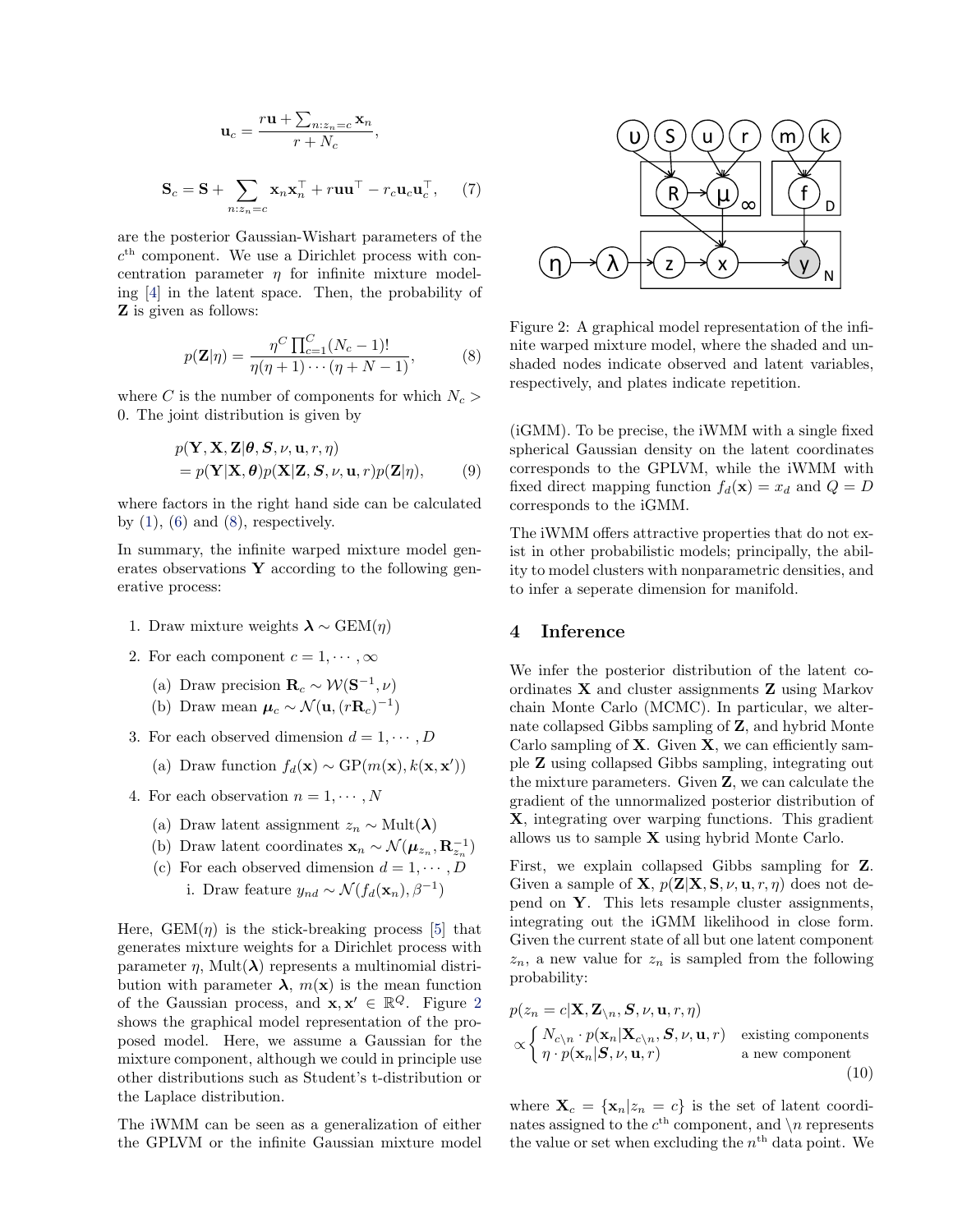can analytically calculate  $p(\mathbf{x}_n|\mathbf{X}_{c\setminus n}, \mathbf{S}, \nu, \mathbf{u}, r)$  as follows:

$$
p(\mathbf{x}_n|\mathbf{X}_{c\backslash n}, \mathbf{S}, \nu, \mathbf{u}, r)
$$
  
= 
$$
\pi^{-\frac{N_{c\backslash n}Q}{2}} \frac{r_{c\backslash n}^{Q/2} |\mathbf{S}_{c\backslash n}|^{\nu_{c\backslash n}/2}}{r_{c\backslash n}^{Q/2} |\mathbf{S}_{c\backslash n}|^{\nu'_{c\backslash n}/2}} \prod_{d=1}^{Q} \frac{\Gamma(\frac{\nu'_{c\backslash n} + 1 - d}{2})}{\Gamma(\frac{\nu_{c\backslash n} + 1 - d}{2})}, \quad (11)
$$

where  $r'_c$ ,  $v'_c$ ,  $\mathbf{u}'_c$  and  $\mathbf{S}'_c$  represent the posterior Gaussian-Wishart parameters of the  $c<sup>th</sup>$  component when the  $n<sup>th</sup>$  data point is assigned to the  $c<sup>th</sup>$  component. We can efficiently calculate the determinant by using the rank one Cholesky update. In the same way, we can analytically calculate the likelihood for a new component  $p(\mathbf{x}_n|\mathbf{S}, \nu, \mathbf{u}, r)$ .

Hybrid Monte Carlo (HMC) sampling of X from posterior  $p(X|Z, Y, \theta, S, \nu, \mathbf{u}, r)$ , requires computing the gradient of the log of the unnormalized posterior  $\log p(\mathbf{Y}|\mathbf{X}, \boldsymbol{\theta}) + \log p(\mathbf{X}|\mathbf{Z}, \mathbf{S}, \nu, \mathbf{u}, r)$ . The first term of the gradient can be calculated by

$$
\frac{\partial \log p(\mathbf{Y}|\mathbf{X}, \boldsymbol{\theta})}{\partial \mathbf{K}} = -\frac{1}{2} D \mathbf{K}^{-1} + \frac{1}{2} \mathbf{K}^{-1} \mathbf{Y} \mathbf{Y}^T \mathbf{K}^{-1},
$$
\n(12)

and

$$
\frac{\partial k(\mathbf{x}_n, \mathbf{x}_m)}{\partial \mathbf{x}_n} = -\frac{\alpha}{\ell^2} \exp\left(-\frac{1}{2\ell^2}(\mathbf{x}_n - \mathbf{x}_m)^\top (\mathbf{x}_n - \mathbf{x}_m)\right) (\mathbf{x}_n - \mathbf{x}_m),
$$
\n(13)

using the chain rule. The second term can be calculated as follows:

$$
\frac{\partial \log p(\mathbf{X}|\mathbf{Z}, \mathbf{S}, \nu, \mathbf{u}, r)}{\partial \mathbf{x}_n} = -\nu_{z_n} \mathbf{S}_{z_n}^{-1}(\mathbf{x}_n - \mathbf{u}_{z_n}). \quad (14)
$$

We also infer kernel hyperparameters  $\boldsymbol{\theta} = {\alpha, \beta, \ell}$ via HMC, using the gradient of the log unnormalized posterior with respect to the kernel hyperparameters. The complexity of each iteration of HMC is dominated by the  $\mathcal{O}(N^3)$  computation of  $\mathbf{K}^{-1}$  $\mathbf{K}^{-1}$  $\mathbf{K}^{-1}$ <sup>1</sup>.

In summary, we obtain samples from the posterior  $p(\mathbf{X}, \mathbf{Z} | \mathbf{Y}, \boldsymbol{\theta}, \mathbf{S}, \nu, \mathbf{u}, r, \eta)$  by iterating the following procedures:

- 1. For each observation  $n = 1, \dots, N$ , sample the component assignment  $z_n$  by collapsed Gibbs sampling  $(10)$ .
- 2. Sample latent coordinates X and kernel parameters  $\theta$  using hybrid Monte Carlo.

#### 4.1 Posterior Predictive Density

In the GP-LVM, the predictive density of at test point  $y^*$  is usually computed by finding the point  $x^*$  which which is most likely to be mapped to  $y^*$ , then using the density of  $p(x^*)$  and the Jacobian of the warping at that point to approximately compute the density at  $y^*$ . When inference is done by simply optimizing the location of the latent points, this estimation method simply requires solving a single optimization for each  $y^*$ .

For our model, we use approximate integration to estimate  $p(y^*)$ . This is done for two reasons: First, multiple latent points (possibly from different clusters) can map to the same observed point, meaning the standard method can underestimate  $p(y^*)$ . Second, because we do not optimize the latent coordinates but rather sample them, we would need to perform optimizations for each  $p(y^*)$  seperately for each sample. Our method gives estimates for all  $p(\mathbf{y}^*)$  at once, but may not be accurate in very high dimensions.

The posterior density in the observed space given the training data is simply:

<span id="page-3-1"></span>
$$
p(\mathbf{y}_{*}|\mathbf{Y})
$$
  
= 
$$
\iint p(\mathbf{y}_{*}, \mathbf{x}_{*}, \mathbf{X}|\mathbf{Y}) d\mathbf{x}_{*} d\mathbf{X}
$$
  
= 
$$
\iint p(\mathbf{y}_{*}|\mathbf{x}_{*}, \mathbf{X}, \mathbf{Y}) p(\mathbf{x}_{*}|\mathbf{X}, \mathbf{Y}) p(\mathbf{X}|\mathbf{Y}) d\mathbf{x}_{*} d\mathbf{X}.
$$
 (15)

We approximate  $p(X|Y)$  using the samples from the Gibbs and hybrid Monte Carlo samplers. We approximate  $p(\mathbf{x}_*|\mathbf{X}, \mathbf{Y})$  by sampling points from the latent mixture and warping them, using the following procedure:

- 1. Draw latent assignment  $z_* \sim \text{Mult}(\frac{N_1}{N+\eta}, \cdots, \frac{N_C}{N+\eta}, \frac{\eta}{N+\eta})$
- 2. Draw precision matrix  $\mathbf{R}_{*} \sim \mathcal{W}(\mathbf{S}_{z_*}^{-1}, \nu_{z_*})$
- 3. Draw mean  $\mu_* \sim \mathcal{N}(\mathbf{u}_{z_*}, (r_{z_*} \mathbf{R}_*)^{-1})$
- 4. Draw latent coordinates  $\mathbf{x}_{*} \sim \mathcal{N}(\boldsymbol{\mu}_{*}, \mathbf{R}_{*}^{-1})$

When a new component  $C + 1$  is assigned to  $z_*,$  the prior Gaussian-Wishart distribution is used for sampling in steps 2 and 3. The first factor of [\(15\)](#page-3-1) can be calculated by

$$
p(\mathbf{y}_{*}|\mathbf{x}_{*}, \mathbf{X}, \mathbf{Y})
$$
  
=  $\mathcal{N}(\mathbf{k}_{*}^{\top}\mathbf{K}^{-1}\mathbf{Y}, k(\mathbf{x}_{*}, \mathbf{x}_{*}) - \mathbf{k}_{*}^{\top}\mathbf{K}^{-1}\mathbf{k}_{*}),$  (16)

<span id="page-3-0"></span><sup>&</sup>lt;sup>1</sup>This complexity could be improved by making use of an inducing point approximation such as [\[6,](#page-8-5) [7\]](#page-8-6)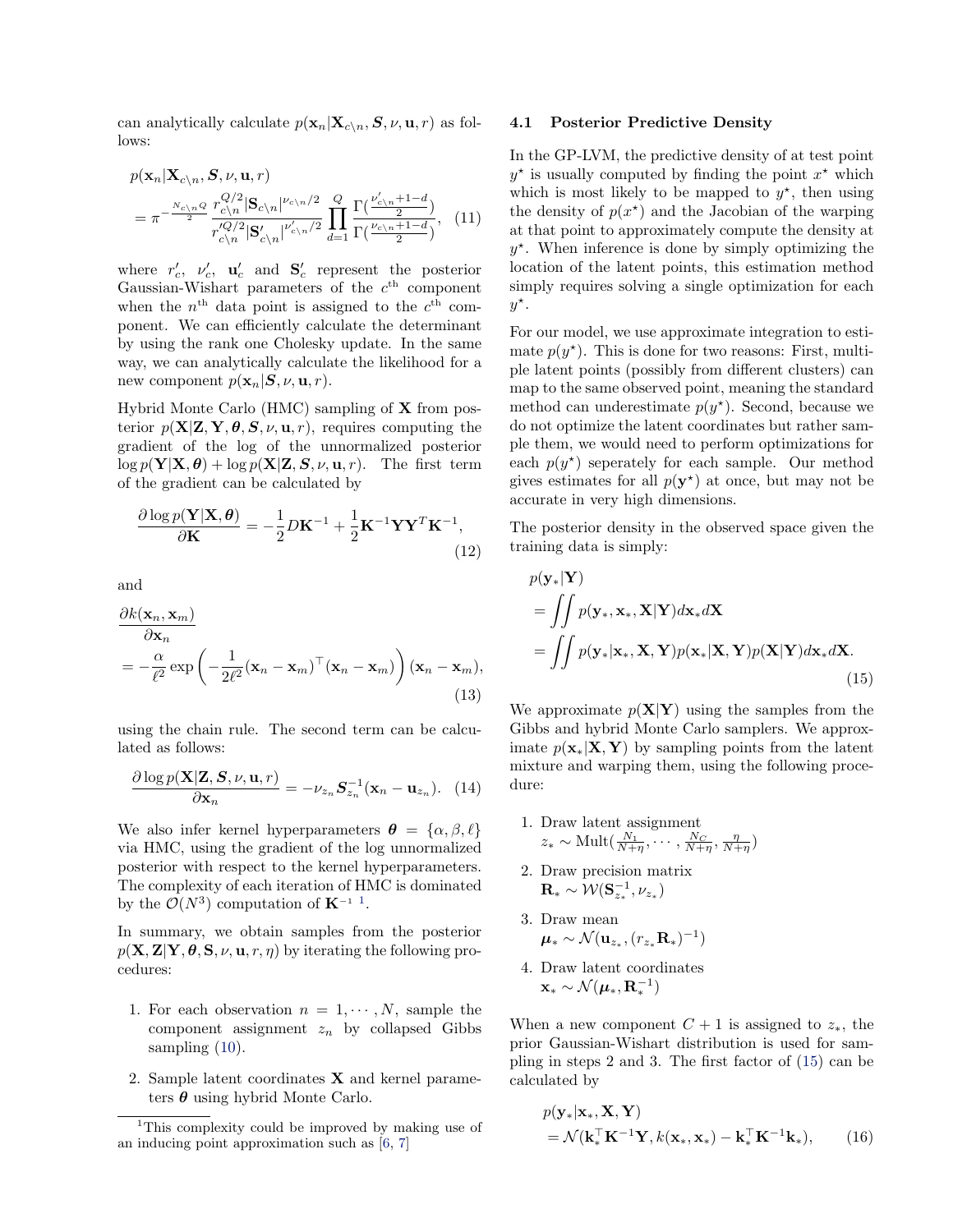where  $\mathbf{k}_{*} = (k(\mathbf{x}_{*}, \mathbf{x}_{1}), \cdots, k(\mathbf{x}_{*}, \mathbf{x}_{N}))^{\top}$ . Each step of this procedure is exact, and since the observations  $y_*$ are conditionally normally distributed, each one adds a smooth contribution to the empirical Monte Carlo estimate of the posterior density, as opposed to a collection of point masses. This procedure was used to generate the plots of posterior density in figures [1,](#page-0-0) [4,](#page-5-0) and [6.](#page-6-0)

# 5 Related work

The GPLVM is effective as a nonlinear latent variable model in a wide variety of applications [\[8,](#page-8-7) [9,](#page-8-8) [10\]](#page-8-9). The latent positions  $X$  in the GPLVM are typically obtained by maximum a posteriori estimation or variational Bayesian inference [\[11\]](#page-8-10), placing a single fixed spherical Gaussian prior on x. A prior which penalizes a high-dimensional latent space is introduced by [\[12\]](#page-8-11), in which the latent variables and their intrinsic dimensionality are simultaneously optimized. The iWMM can also infer the intrinsic dimensionality of nonlinear manifolds: inferring the Gaussian covariance for each latent cluster allows the variance of irrelevant dimensions to become small. Because each latent cluster has a different set of parameters, the effective dimension of each cluster can vary, allowing manifolds of different dimension in the observed space. This ability is demonstrated in figure [4b](#page-5-0).

The iWMM can also be viewed as a generalization of the mixture of probabilistic principle component analyzers [\[13\]](#page-8-12), or mixture of factor analyzers [\[14\]](#page-8-13), where the linear mapping of the mixtures is generalized to a nonlinear mapping by Gaussian processes, and number of components is infinite.

There exist non-probabilistic clustering methods which can find clusters with complex shapes, such as spectral clustering [\[15\]](#page-8-14) and nonlinear manifold clustering [\[16,](#page-8-15) [17\]](#page-8-16). Spectral clustering finds clusters by first forming a similarity graph, then finding a lowdimensional latent representation using the graph, and finally, clustering the latent coordinates via k-means. The performance of spectral clustering depends on parameters which are usually set manually, such as the number of clusters, the number of neighbors, and the variance parameter used for constructing the similarity graph. In contrast, the iWMM infers such parameters automatically. One of the main advantages of the iWMM over these methods is that there is no need to construct a similarity graph.

The kernel Gaussian mixture model [\[18\]](#page-9-0) can also find non-Gaussian shaped clusters. This model estimates a GMM in the implicit high-dimensional feature space defined by the kernel mapping of the observed space. However, the kernel GMM uses a fixed nonlinear map-



Figure 3: A sample from the 2-dimensional latent space when modeling a series of 32x32 face images. Our model correctly discovers that the data consists of two seperate manifolds, both approximately onedimensional, which share the same head-turning structure.

<span id="page-4-0"></span>ping function, with no guarantee that the latent points will be well-modeled by a GMM. In contrast, the iWMM infers the mapping function such that the latent co-ordinates will be well-modeled by a mixture of Gaussians.

### 6 Experimental results

#### 6.1 Clustering Faces

We first examined our model's ability to model images without pre-processing. We constructed a dataset consisting of 50 greyscale 32x32 pixel images of two individuals from the UMIST faces dataset [\[19\]](#page-9-1). Both series of images capture a person turning his head to the right. Figure [3](#page-4-0) shows a sample from the posterior over the latent coordinates and density model. The model has recovered three relevant, interpretable features of the dataset. First, that there are two distinct faces. Second, that each set of images lies approximately along a smooth one-dimensional manifold. Third, that the two manifolds share roughly the same structure: the front-facing images of both individuals lie close to one another, as do the side-facing images.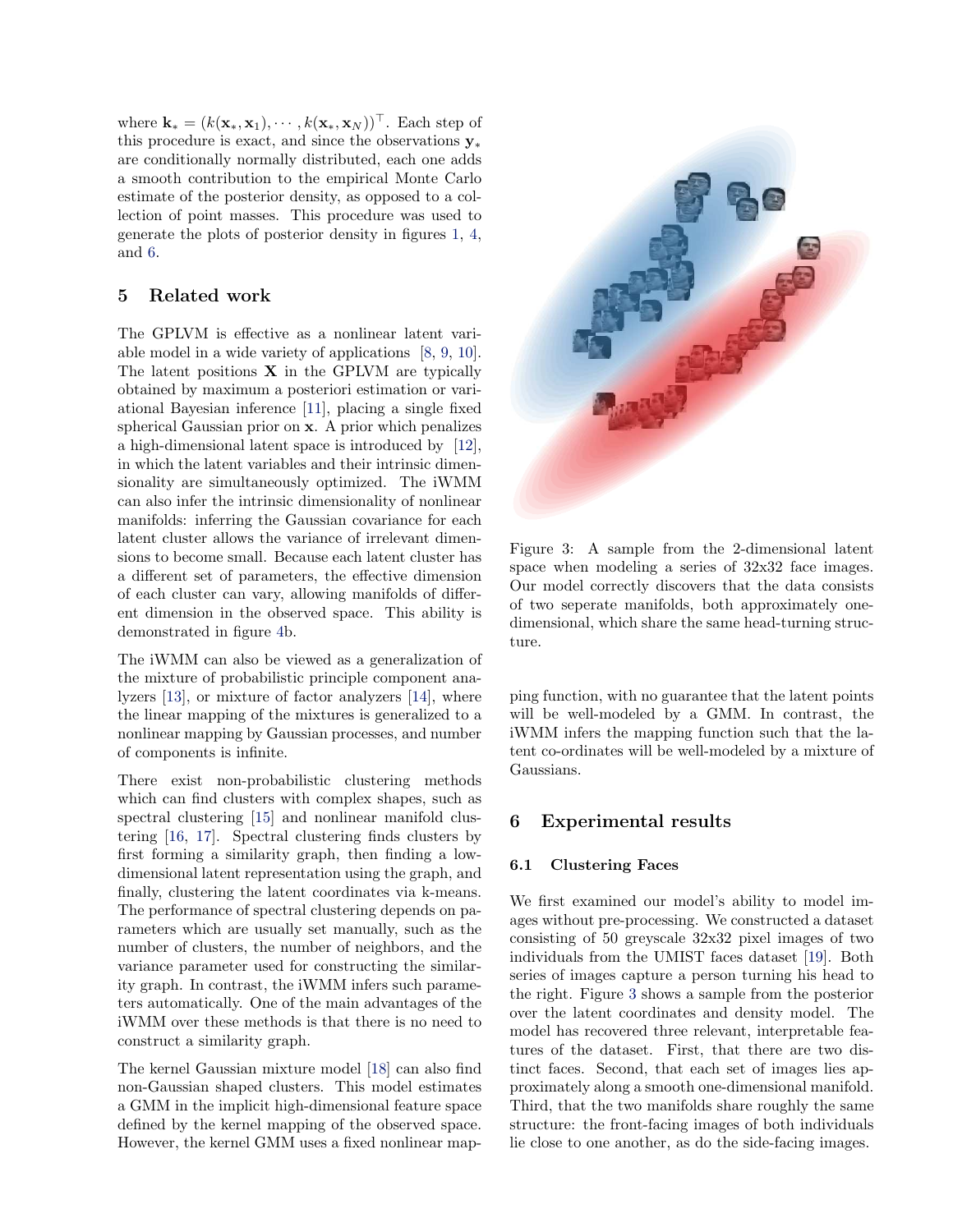

<span id="page-5-0"></span>Figure 4: Top row: The observed, unlabeled data points, and the clusters inferred by the iWMM. Bottom row: Latent coordinates and Gaussian components, shown for a single sample from the posterior. Each point in the latent space corresponds to a point in the observed space. This figure is best viewed in color.

#### 6.2 Synthetic Datasets

Next, we demonstrate the proposed model on the four synthetic datasets shown in Figure [4.](#page-5-0) None of these four datasets can be appropriately clustered by Gaussian mixture models (GMM). For example, consider the 2-curve data shown in Figure [4](#page-5-0) (a), where 100 data points lie in one of two curved lines in a twodimensional observed space. A GMM with two components cannot separate the two curved lines, while a GMM with many components could separate the two lines only by breaking each line into many clusters. In contrast, with the iWMM, the two non-Gaussianshaped clusters in the observed space were represented by two Gaussian-shaped clusters in the latent space, as shown at the bottom row of Figure [4](#page-5-0) (a). The iWMM separated the two curved lines by nonlinearly warping two Gaussians from the latent space to the observed space.

Figure [4](#page-5-0) (c) shows an interesting manifold learning challenge: a dataset consisting of two circles. The outer circle is modeled in the latent space by a Gaussian with effectively one degree of freedom. This linear topology fits the outer circle in the observed space by bending the two ends until they overlap. In contrast, the sampler fails to discover the 1D topology of the inner circle, modeling it with a 2D manifold instead. This example demonstrates that each cluster in the iWMM manifold can have a different effective dimension.

#### 6.3 Mixing

An interesting side-effect of learning the number of latent clusters is that this added flexibility can help the sampler escape local minima, helping the sampler to mix properly. Figure [5](#page-6-1) shows the samples of the latent coordinates and clusters of the iWMM over time, when modeling the 2-curve data. [5\(](#page-6-1)a) shows the latent coordinates initialized at the observed coordinates, starting with one latent component. At the 500th iteration [5\(](#page-6-1)b), each curved line is modeled by two components. At the 1800th iteration [5\(](#page-6-1)c), the left curved line is modeled by a single component. At the 3000th iteration [5\(](#page-6-1)d), the right curved line is also modeled by a single component, and the dataset is appropriately clustered. This configuration was relatively stable, and a similar state was found at the 5000th iteration.

#### 6.4 Density Estimation

Figure [6](#page-6-0) (a) shows the posterior density in the observed space inferred by the iWMM on the 2-curve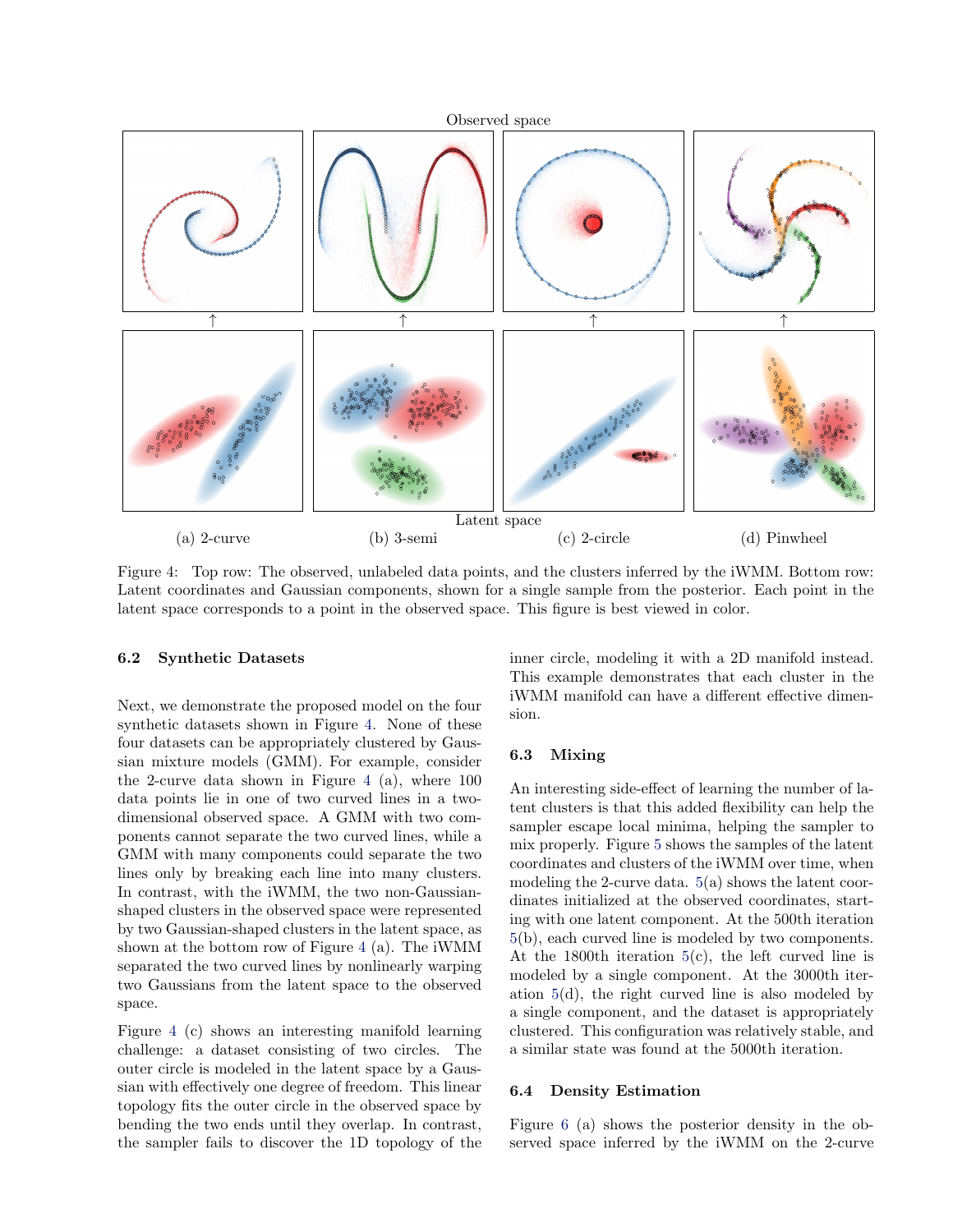

<span id="page-6-1"></span>Figure 5: The inferred infinite GMMs over iterations in the two-dimensional latent space with the iWMM using the 2-curve data. Labels indicate the number of iterations of the sampler, and the color of each point represents its ordering in the observed coordinates.



<span id="page-6-0"></span>Figure 6: The posterior density in the observed space with the 2-curve data inferred by the iWMM (a), and that inferred by the iWMM with one component (b).

data, computed using 1000 samples from the Markov chain. The two separate manifolds of high density implied by the two curved lines was recovered by the iWMM. Note also that the density along the manifold varies with the density of data shown in Figure [4](#page-5-0) (a). This result can be compared to a special case of our model, which uses only a single Gaussian to model the latent coordinates instead of an infinite GMM. Figure [6](#page-6-0) (b) shows that the result of the iWMM with  $C = 1$ , where posterior is forced to place significant density connecting the two clusters. Figure [6](#page-6-0) (b) shows that the single-cluster variant of the iWMM posterior is forced to place significant density connecting the two clusters.

#### 6.5 Visualization

Next, we briefly investigate the potential of the iWMM for visualization. Figure [7](#page-7-0) (a) shows the latent coordinates obtained by averaging over 1000 samples from the posterior of the iWMM. Because rotating the latent coordinates does not change their probability, averaging may not be an adequate way to summarize the posterior. However, we show this result in order to

show the characteristics of latent coordinates obtained by the iWMM. The estimated latent coordinates are clearly separated, and they form two straight lines. This result indicates that in some cases, the iWMM can recover the topology of the data before it has been warped into a manifold. For comparison, Figure [7](#page-7-0) (b) shows the latent coordinates estimated by the iWMM when forced to use a single cluster: the latent coordinates lie in two sections of a single straight line. Figure [7](#page-7-0) (c) and (d) show the latent coordinates estimated by the GPLVM when optimizing or integrating out the latent coordinates, respectively. Recall that the iWMM  $(C = 1)$  is a more flexible model than the GPLVM, since the GPLVM enforces a spherical covariance in the latent space. These methods did not unfold the two curved lines, since the effective dimension of their latent representation is fixed beforehand. In contrast, the iWMM effectively formed a low-dimensional representation in the latent space.

Regardless of the dimension of the latent space, the iWMM will tend to model each cluster with as lowdimensional a Gaussian as possible. This is because, if the data in a cluster can be made to lie in a lowdimensional plane, a narrowly-shaped Gaussian will assign the latent coordinates much higher likelihood than a spherical Gaussian.

#### 6.6 Clustering Performance

We more formally evaluated the density estimation and clustering performance of the proposed model using four real datasets: iris, glass, wine and vowel, obtained from LIBSVM multi-class datasets [\[20\]](#page-9-2), in addition to the four synthetic datasets shown above: 2 curve, 3-semi, 2-circle and Pinwheel [\[21\]](#page-9-3). The statistics of these datasets are summarized in Table [1.](#page-7-1) In each experiment, we show the results of ten-fold crossvalidation. Results in bold are not significantly different from the best performing method in each column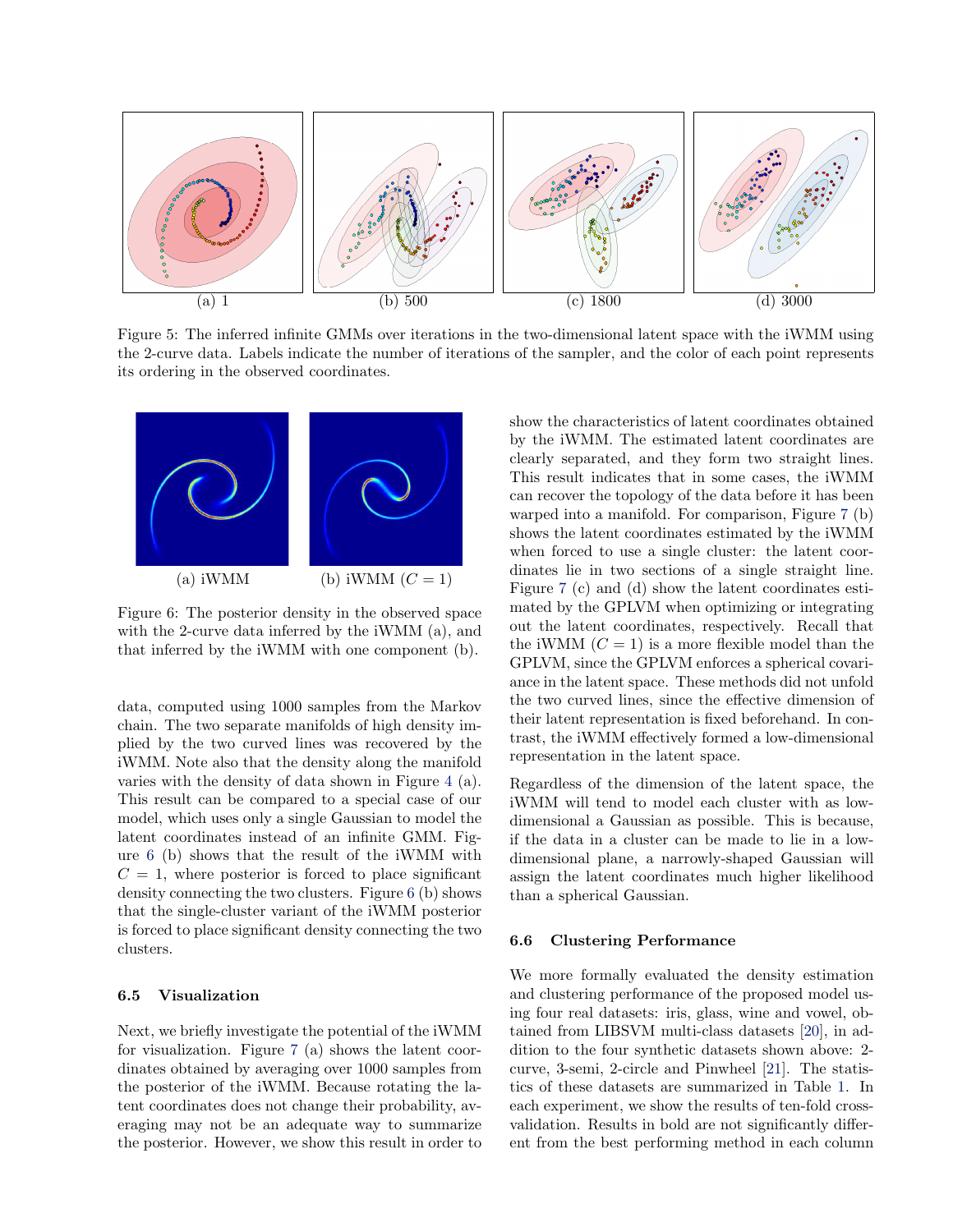

<span id="page-7-0"></span>Figure 7: The estimated latent coordinates of the 2-curve data by (a) iWMM, (b) iWMM  $(C = 1)$ , (c) GPLVM, and (d) Bayesian GPLVM.

| Table 1: The statistics of datasets used for evaluation. |         |     |     |                               |     |       |      |       |
|----------------------------------------------------------|---------|-----|-----|-------------------------------|-----|-------|------|-------|
|                                                          | 2-curve |     |     | 3-semi 2-circle Pinwheel Iris |     | Glass | Wine | Vowel |
| number of samples: $N$                                   | 100     | 300 | 100 | 250                           | 150 | 214   |      | 528   |
| observed dimensionality: $D$                             |         |     |     |                               |     |       |      |       |
| number of clusters: $C$                                  |         |     |     | $\mathbf{a}$                  |     |       |      |       |

<span id="page-7-2"></span><span id="page-7-1"></span>Table 2: Average Rand index for evaluating clustering performance.

|             |      |      |      | 2-curve 3-semi 2-circle Pinwheel Iris Glass Wine |                   |                                    |             | <b>Vowel</b> |
|-------------|------|------|------|--------------------------------------------------|-------------------|------------------------------------|-------------|--------------|
| iGMM        | 0.52 | 0.79 | 0.83 |                                                  |                   | $0.81$ $0.78$ $0.60$ $0.72$ $0.76$ |             |              |
| $iWMM(Q=2)$ | 0.86 | 0.99 | 0.89 |                                                  |                   | $0.94$ $0.81$ $0.65$ $0.65$        |             | 0.50         |
| $iWMM(Q=D)$ | 0.86 | 0.99 | 0.89 |                                                  | $0.94 \quad 0.77$ |                                    | $0.62$ 0.77 | 0.76         |

according to a paired t-test.

Table [2](#page-7-2) compares the clustering performance of the iWMM with the iGMM, quantified by the Rand index [\[22\]](#page-9-4), which measures the correspondence between inferred clusters and true clusters. The iGMM is another probabilistic generative model commonly used for clustering, which can be seen as a special case of the iWMM in which the Gaussian clusters are not warped. These experiments demonstrate the extent to which nonparametric cluster shapes allow a mixture model to recover more meaningful clusters.

Table [3](#page-8-17) lists average test log likelihood, comparing the proposed models with kernel density estimation (KDE), and the infinite Gaussian mixture model (iGMM). In KDE, the kernel width is estimated by maximizing the leave-one-out log densities. Since the manifold on which the observed data lies can be at most D-dimensional, we set the latent dimension Q equal to the observed dimension  $D$  in iWMMs. We also include the  $Q = 2$  case in an attempt to characterize how much modeling power is lost by forcing the latent representation to be visualizable. The proposed models achieved high test log likelihoods compared with the KDE and iGMM.

#### 6.7 Source code

Code to reproduce all the above experiments is available at [http://github.com/duvenaud/](http://github.com/duvenaud/warped-mixtures) [warped-mixtures](http://github.com/duvenaud/warped-mixtures).

# 7 Future work

The Dirichlet process mixture of Gaussians in the latent space of our model could easily be replaced by a more sophisticated density model, such as a hierarchical Dirichlet process [\[23\]](#page-9-5), or a Dirichlet diffusion tree [\[24\]](#page-9-6). Another straightforward extension of our model would be making inference more scalable by using sparse Gaussian processes [\[6,](#page-8-5) [7\]](#page-8-6) or more advanced hybrid Monte Carlo methods [\[25\]](#page-9-7). An interesting but more complex extension of the iWMM would be a semi-supervised version of the model. The iWMM could allow label propagation along regions of high density in the latent space, even if those regions were stretched along low-dimensional manifolds in the observed space. Another natural extension would be to allow a separate warping for each cluster, which would also improve inference speed.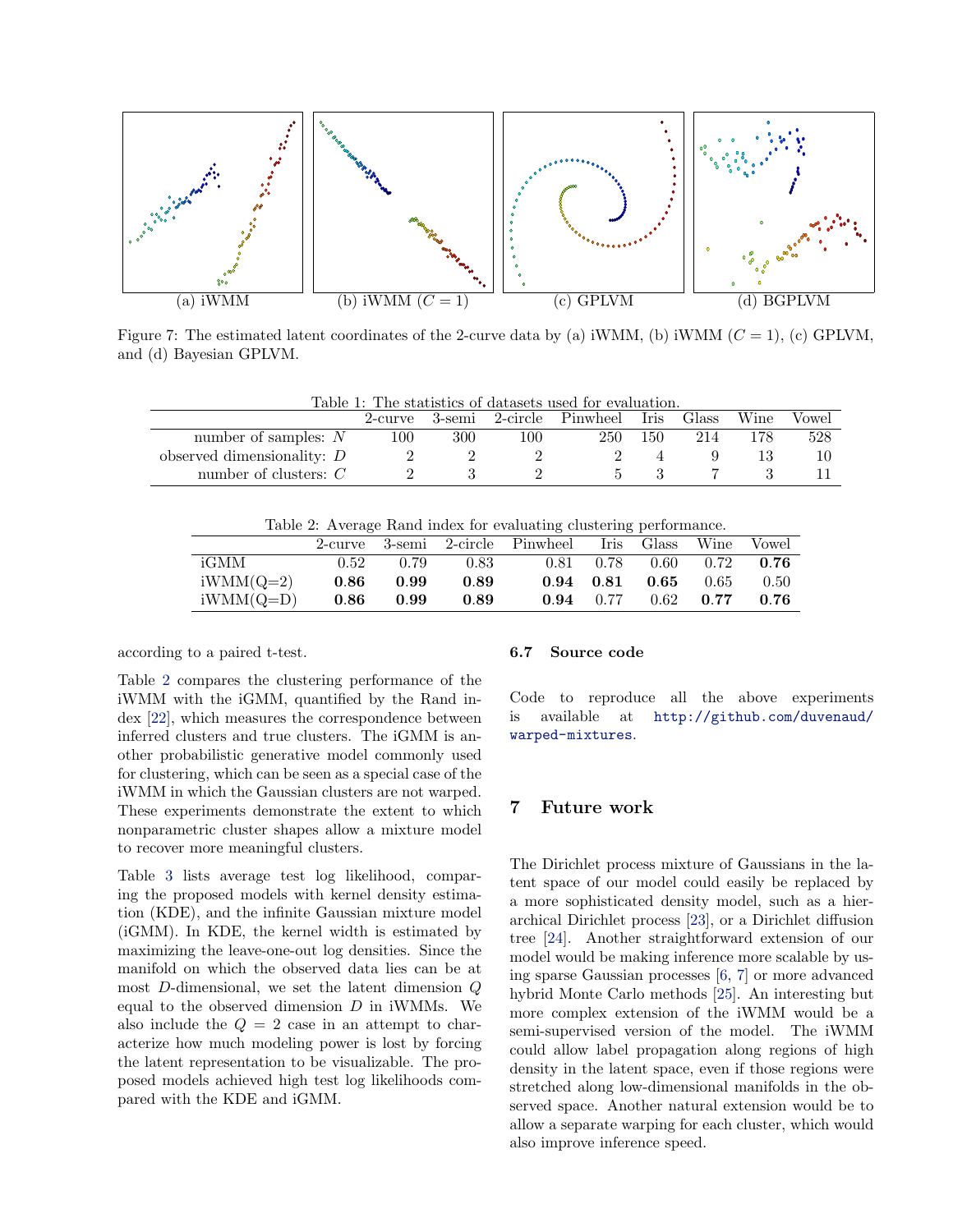|             |  |                         | 2-curve 3-semi 2-circle Pinwheel Iris Glass Wine Vowel         |  |  |
|-------------|--|-------------------------|----------------------------------------------------------------|--|--|
| KDE.        |  |                         | $-2.47$ $-0.38$ $-1.92$ $-1.47$ $-1.87$ 1.26 $-2.73$ 6.06      |  |  |
| iGMM        |  |                         | $-3.28$ $-2.26$ $-2.21$ $-2.12$ $-1.91$ $3.00$ $-1.87$ $-0.67$ |  |  |
| $iWMM(Q=2)$ |  | $-0.90$ $-0.18$ $-1.02$ | $-0.79$ $-1.88$ $5.76$ $-1.96$ $5.91$                          |  |  |
| $iWMM(Q=D)$ |  | $-0.90$ $-0.18$ $-1.02$ | $-0.79$ $-1.71$ 5.70 $-3.14$ $-0.35$                           |  |  |

<span id="page-8-17"></span>Table 3: Average test log likelihood for evaluating density estimation performance.

# 8 Conclusion

In this paper, we introduced a simple generative model of non-Gaussian density manifolds which can infer nonlinearly separable clusters, low-dimensional representations of varying dimension per cluster, and density estimates which smoothly follow data contours. We then introduced an efficient sampler for this model which integrates out both the cluster parameters and the warping function exactly. We further demonstrated that allowing non-parametric cluster shapes improves clustering performance over the Dirichlet process Mixture of Gaussians.

Many methods have been proposed which can perform some combination of clustering, manifold learning, density estimation and visualization. We demonstrated that a simple but flexible probabilistic generative model can perform well at all these tasks.

#### Acknowledgements

The authors would like to thank Dominique Perrault-Joncas, Carl Edward Rasmussen, and Ryan Prescott Adams for helpful discussions.

# References

- <span id="page-8-0"></span>[1] C.E. Rasmussen. The infinite Gaussian mixture model. Advances in Neural Information Processing Systems, 12(5.2):2, 2000.
- <span id="page-8-1"></span>[2] C.E. Rasmussen and CKI Williams. Gaussian Processes for Machine Learning. The MIT Press, Cambridge, MA, USA, 2006.
- <span id="page-8-2"></span>[3] H. Nickisch and C. Rasmussen. Gaussian mixture modeling with Gaussian process latent variable models. Pattern Recognition, pages 272–282, 2010.
- <span id="page-8-3"></span>[4] S.N. MacEachern and P. Müller. Estimating mixture of Dirichlet process models. Journal of Computational and Graphical Statistics, pages 223– 238, 1998.
- <span id="page-8-4"></span>[5] Jayaram Sethuraman. A constructive definition of Dirichlet priors. Statistica Sinica, 4:639–650, 1994.
- <span id="page-8-5"></span>[6] J. Quiñonero-Candela and C.E. Rasmussen. A unifying view of sparse approximate Gaussian

process regression. The Journal of Machine Learning Research, 6:1939–1959, 2005.

- <span id="page-8-6"></span>[7] E. Snelson and Z. Ghahramani. Sparse Gaussian processes using pseudo-inputs. Advances in Neural Information Processing Systems, 2006.
- <span id="page-8-7"></span>[8] N.D. Lawrence. Gaussian process latent variable models for visualisation of high dimensional data. Advances in Neural Information Processing Systems, 16:329–336, 2004.
- <span id="page-8-8"></span>[9] M. Salzmann, R. Urtasun, and P. Fua. Local deformation models for monocular 3D shape recovery. In IEEE Conference on Computer Vision and Pattern Recognition, CVPR, pages 1–8, 2008.
- <span id="page-8-9"></span>[10] N.D. Lawrence and R. Urtasun. Non-linear matrix factorization with Gaussian processes. In Proceedings of the 26th Annual International Conference on Machine Learning, pages 601–608. ACM, 2009.
- <span id="page-8-10"></span>[11] M. Titsias and N. Lawrence. Bayesian Gaussian process latent variable model. AISTATS, 2010.
- <span id="page-8-11"></span>[12] A. Geiger, R. Urtasun, and T. Darrell. Rank priors for continuous non-linear dimensionality reduction. In IEEE Conference on Computer Vision and Pattern Recognition (CVPR), pages 880–887. IEEE, 2009.
- <span id="page-8-12"></span>[13] M.E. Tipping and C.M. Bishop. Mixtures of probabilistic principal component analyzers. Neural computation, 11(2):443–482, 1999.
- <span id="page-8-13"></span>[14] Z. Ghahramani and M.J. Beal. Variational inference for Bayesian mixtures of factor analysers. Advances in Neural Information Processing Systems, 12:449–455, 2000.
- <span id="page-8-14"></span>[15] A.Y. Ng, M.I. Jordan, and Y. Weiss. On spectral clustering: Analysis and an algorithm. Advances in Neural Information Processing Systems, 2:849– 856, 2002.
- <span id="page-8-15"></span>[16] W. Cao and R. Haralick. Nonlinear manifold clustering by dimensionality. In International Conference on Pattern Recognition (ICPR), volume 1, pages 920–924. IEEE, 2006.
- <span id="page-8-16"></span>[17] Ehsan Elhamifar and René Vidal. Sparse manifold clustering and embedding. In Advances in Neural Information Processing Systems, pages 55–63, 2011.